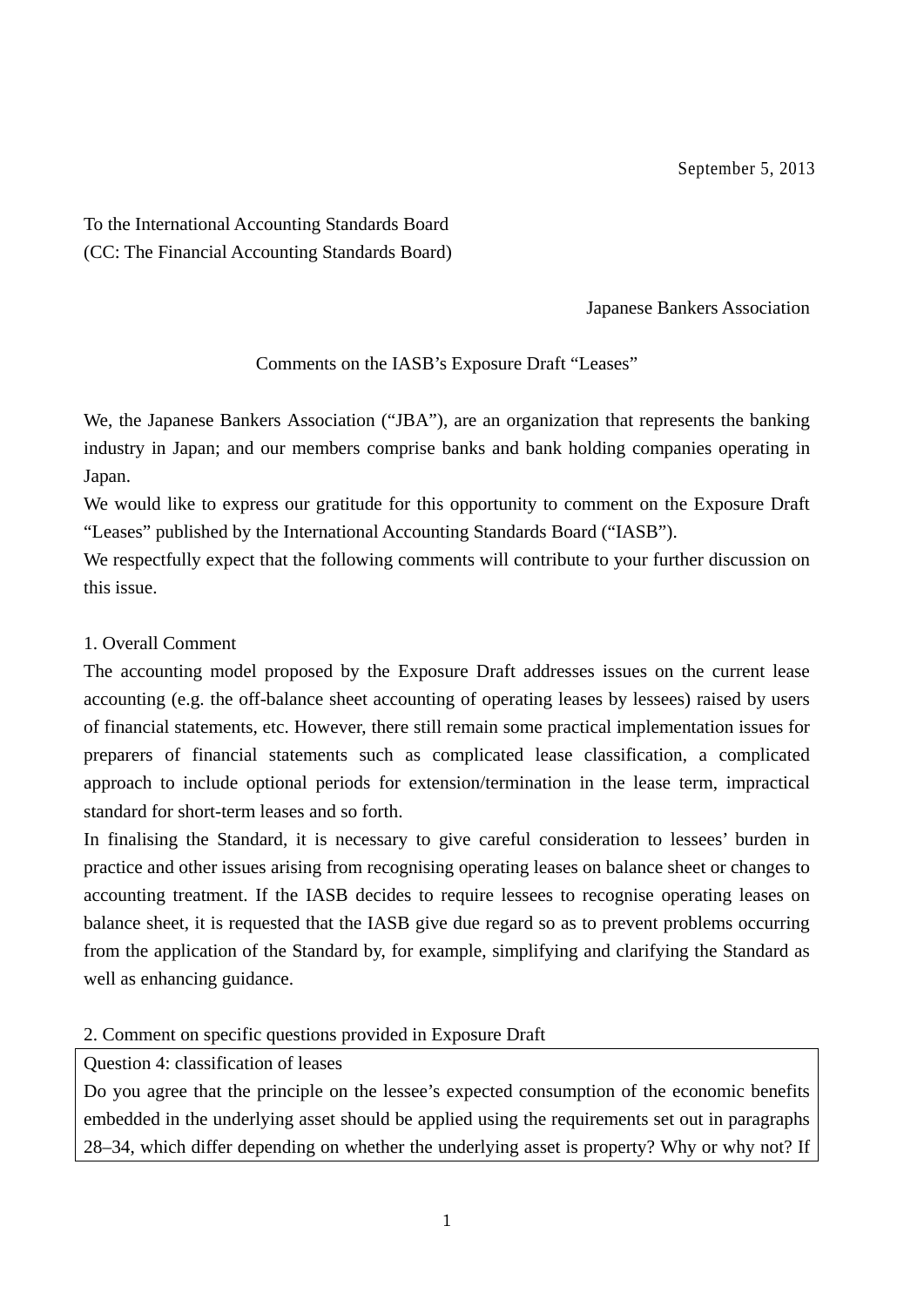#### not, what alternative approach would you propose and why?

#### (Summary)

We disagree with the proposed treatment.

## (Basis, etc.)

(1) Lessee

- While the Exposure Draft proposes that in principle an entity shall classify a lease of assets other than property as a Type A lease and a property as a Type B lease; it also indicates in paragraph 30 that a lease may be classified as a Type A lease even if the underlying asset is property, depending on the proportion of the lease term to the total economic life or the proportion of present value of lease payments to the fair value of the underlying asset at the commencement date. It is unreasonable to apply different accounting treatments to homogeneous assets based on such classification criteria because it is likely to increase complexity and thus may confuse users of financial statements. In this view, requiring all leases of property to be classified as a Type B lease without exception should be more practical for entities.
- For Type B leases, it is proposed that the amortization of right-of-use asset should be determined as the difference between the periodic lease cost and the periodic unwinding of the discount on the lease liability so that the remaining lease cost is allocated over the remaining lease term on a straight-line basis.. This proposal cannot be supported from a practical perspective because the calculation method is complicated and the calculated amount of the amortization is not based on any theoretical grounding.. Instead, the IASB should consider other approaches such as, for example, recognising the right-of-use asset and lease liability as an aggregated amount of future lease payments to recognise a lease cost on a straight-line basis.

## (2) Lessor

- The Exposure Draft proposes that an entity shall classify a lease based on the nature of the underlying asset and does not take into account those benefits and risks from the underlying asset unique to the lessor. The proposed classification may fail to appropriately reflect in financial statements real economic conditions of lease transactions as well as the lessor's business model.
- Therefore, it is recommended to retain the criteria under the existing IAS 17 applied in classifying a lease into a finance lease and operating lease based on the extent of the lessor's benefits and risks from the underlying assets; specifically based on whether a lease "transfers substantially all the risks and rewards incident to ownership." Further,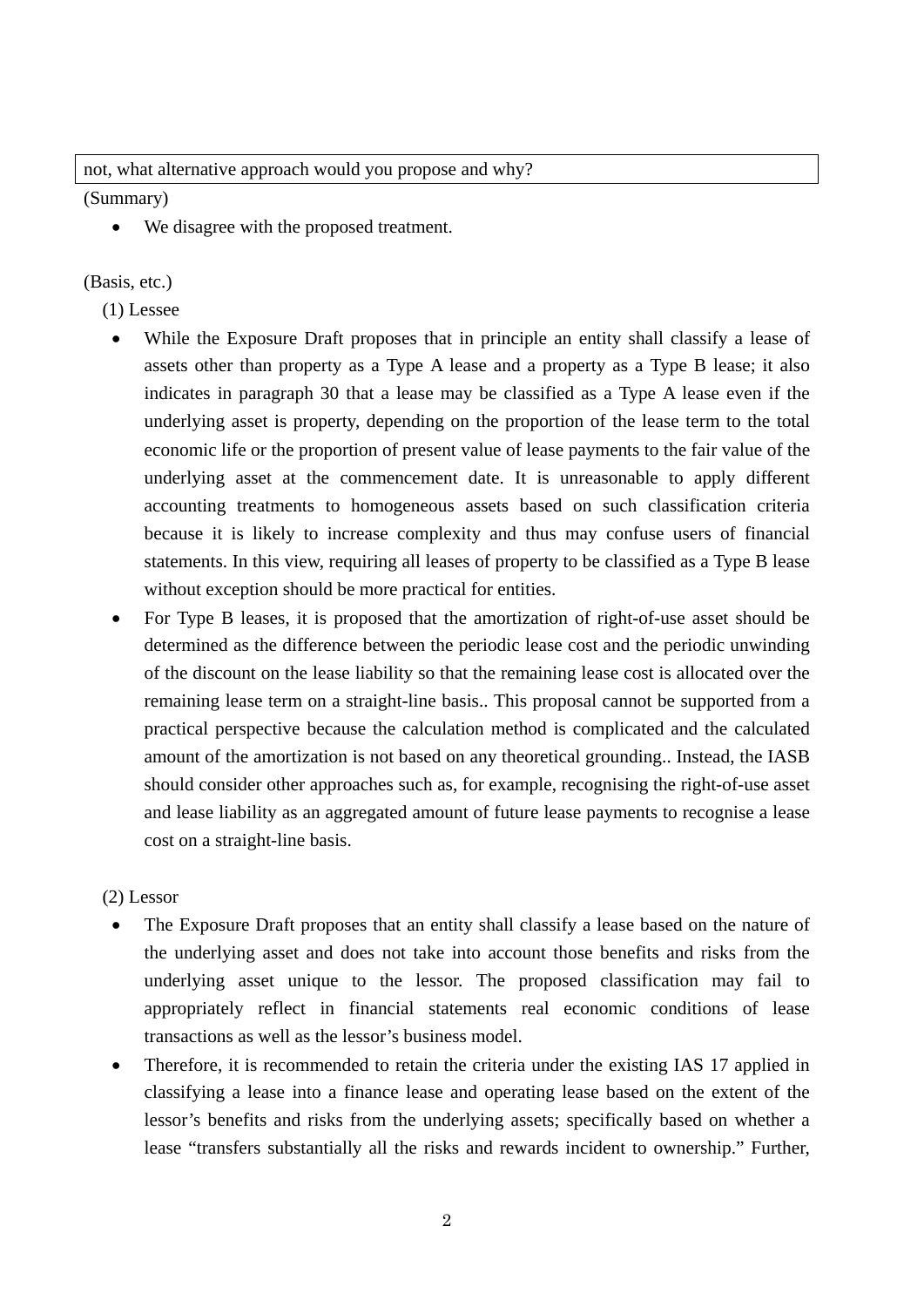the IASB should allow an entity to apply the accounting treatment for a Type B lease to those transactions classified as an operating lease under the current criteria.

(3) Symmetry of lease classification criteria for lessees and lessors

 Unlike lessees, lessors are also exposed to those risks associated with a residual asset. This, and other factors, indicates that lessees and lessors address different risks and thus there is no particular reason that the lease classification criteria of lessees and lessors need to be similarly treated.

Question 5: lease term

Do you agree with the proposals on lease term, including the reassessment of the lease term if there is a change in relevant factors? Why or why not? If not, how do you propose that a lessee and a lessor should determine the lease term and why?

(Summary)

• Including the optional periods to extend/terminate the lease in lease term, requires careful consideration from practical perspectives, etc.

# (Basis, etc.)

- The Basis for Conclusion on the Exposure Draft specifies (in paragraph BC171) that the 'significant economic incentive' threshold is higher than the 'more likely than not' threshold proposed in the 2010 Exposure Draft, thereby giving rise to certain practical implementation considerations.
- However, while the Basis for Conclusion explains (in paragraph BC140) that the concept of 'significant economic incentive' is almost the same as the concept under existing standards, the assessment of 'significant economic incentive' will be considerably subjective in practice even if all relevant factors are taken into account.
- For example, a number of lease agreements Japanese banks enter into to rent their offices are renewed automatically unless there is a prior notice from the lessee (i.e. noncancellable by the lessor), and the amount of lease payments after renewal is negotiated and determined at the time of renewal. Therefore, in most cases, management decisions on whether to exercise an option to extend the lease agreement are made immediately before the expiry of exercising such an option, and thus it is impracticable to assess the 'significant economic incentive' before such decisions are made (including the date on which the agreement is signed) and such assessment will be considerably subjective.
- Given the above, there is a serious concern, from perspectives of reliability and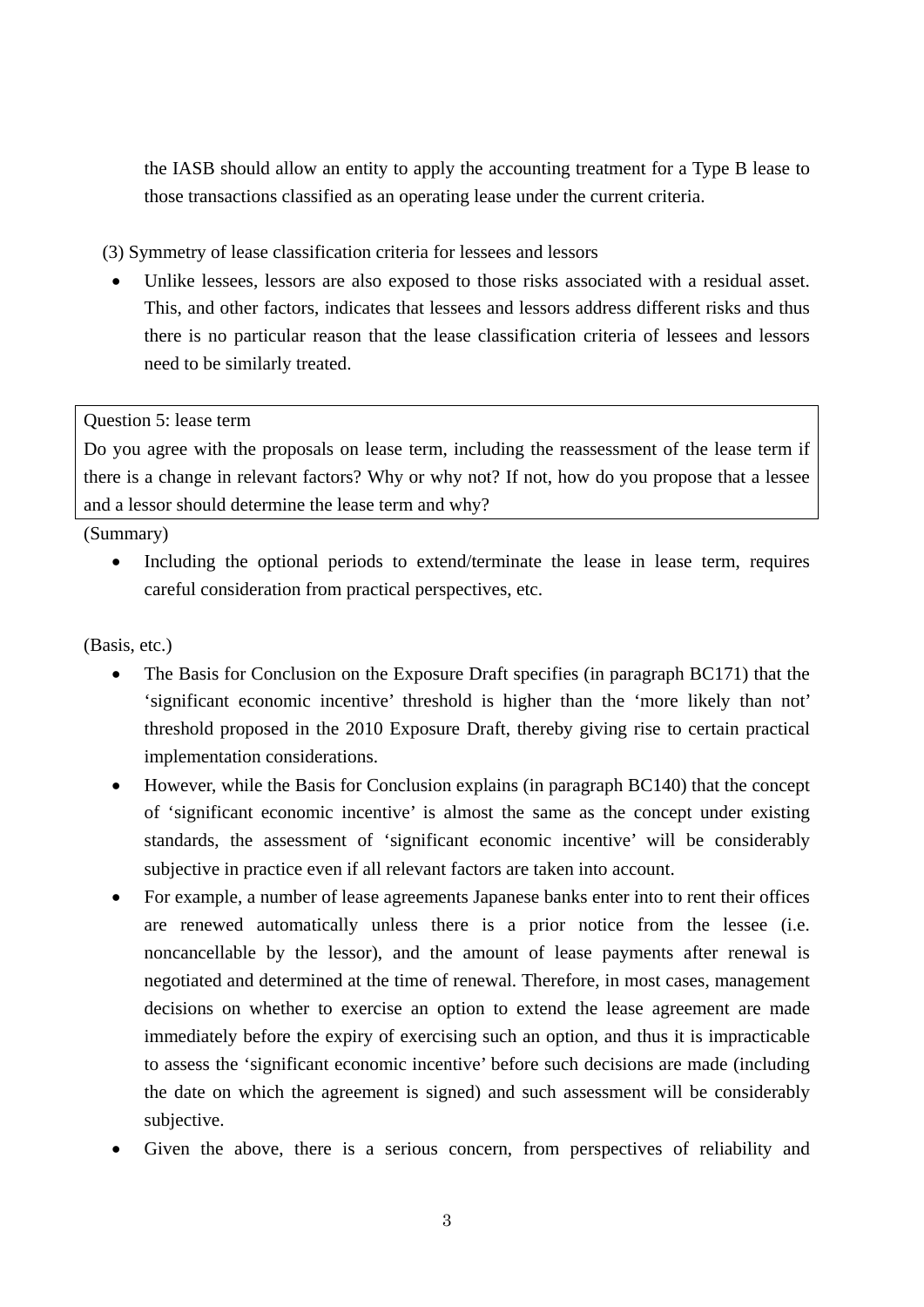comparability, about recognising the right-of-use asset or lease liability based on the lease term which reflects the optional periods. It is considered that this approach will not result in providing useful information to users of financial statements.

 If the IASB decides to include the optional periods for extension/termination in the lease term, the application of this approach should be limited, for example, only when it is obvious that the option to extend/terminate the lease will be exercised. This treatment would eliminate the necessity for an entity to make the 'significant economic incentive' assessment and hence increase practicability

## Question 7: transition

Paragraphs C2–C22 state that a lessee and a lessor would recognise and measure leases at the beginning of the earliest period presented using either a modified retrospective approach or a full retrospective approach. Do you agree with those proposals? Why or why not? If not, what transition requirements do you propose and why?

Are there any additional transition issues the boards should consider? If yes, what are they and why?

(Summary)

-

 The proposed retrospective approach requires an entity to apply the Standard to all assets retrospectively,<sup>1</sup> which would cause a considerable burden in practice for such an entity. Further, the modified retrospective approach, while giving considerations to such a burden, still imposes some burden on an entity's practices because, it, among other things, requires the calculation of present value. Therefore, the IASB is requested to reconsider its proposed transition requirements. For example, we propose that the new accounting treatment for operating lease be applied only to those lease agreements entered into on or after the base date, or be applied to existing operating lease agreements assuming that they were entered into on the date of initial application of the Standard.

Question 12 (IASB-only): Consequential amendments to IAS 40

The IASB is proposing amendments to other IFRSs as a result of the proposals in this revised Exposure Draft, including amendments to IAS 40 *Investment Property*. The amendments to IAS 40 propose that a right-of-use asset arising from a lease of property would be within the scope of IAS 40 if the leased property meets the definition of investment property. This would represent a change from the current scope of IAS 40, which permits, but does not require, property held

<sup>1</sup> For many Japanese banks, the Standard will be applied as a first-time adopter. As such, first-time adopters need to retrospectively apply the Standard to all of its assets.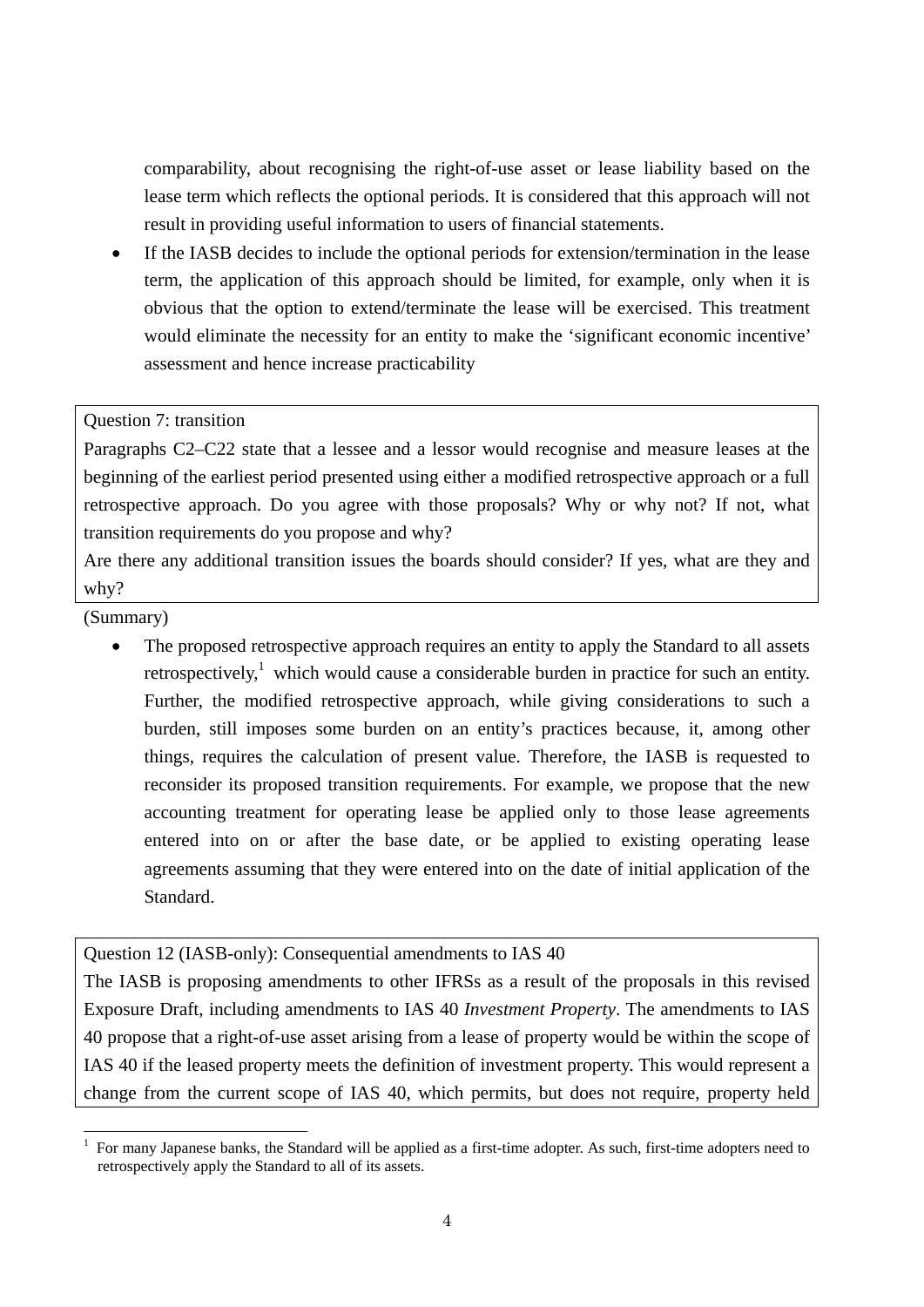under an operating lease to be accounted for as investment property using the fair value model in IAS 40 if it meets the definition of investment property.

Do you agree that a right-of-use asset should be within the scope of IAS 40 if the leased property meets the definition of investment property? If not, what alternative would you propose and why?

#### (Summary)

The Exposure Draft requires a right-of-use asset arising from a lease of property to be accounted for using the fair value model if the leased property meets the definition of investment property under IAS 40. Guidance on fair value measurement of such a right-of-use asset is requested.

Further, it should be clarified that the disclosure item is the fair value of the right-of-use asset and not the fair value of the underlying asset.

#### (Basis)

 In many cases, Japanese banks rent property in accordance with a lease agreement to use it for their branches and then sublease a portion of the property as a Type B lease. In such cases, banks do not engage in leasing activities of property as their main business and the rent is determined based on the lease payment under the original lease agreement and not based on the transaction price of the property as of the commencement of the sublease. Therefore, banks do not have sufficient information to calculate the fair value of investment property.

The IASB should provide specific guidance on simplified approaches to calculate fair value under the above circumstances.

[Other issues: Short-term leases and small-amount leases, etc.]

(1) Short-term leases

- The Exposure Draft provides a lessee and lessor with an option to apply a simplified accounting method similar to the existing method currently applied to operating leases, to short-term leases (i.e. a lease for which the lease term is 12 months or less). However, they need to assess whether the lease term of a lease contract with an option to extend is 12 months or less, including the optional period, in order to determine if the lease contract can be classified as a short-term lease.
- We understand that the IASB, out of concern that leases could be structured to obtain short-term lease accounting as mentioned in paragraph BC298, decided to include any options to extend in the lease term in assessing whether a lease contract is a short-term lease. However, as a result, even in the case where such an option to extend is unlikely to